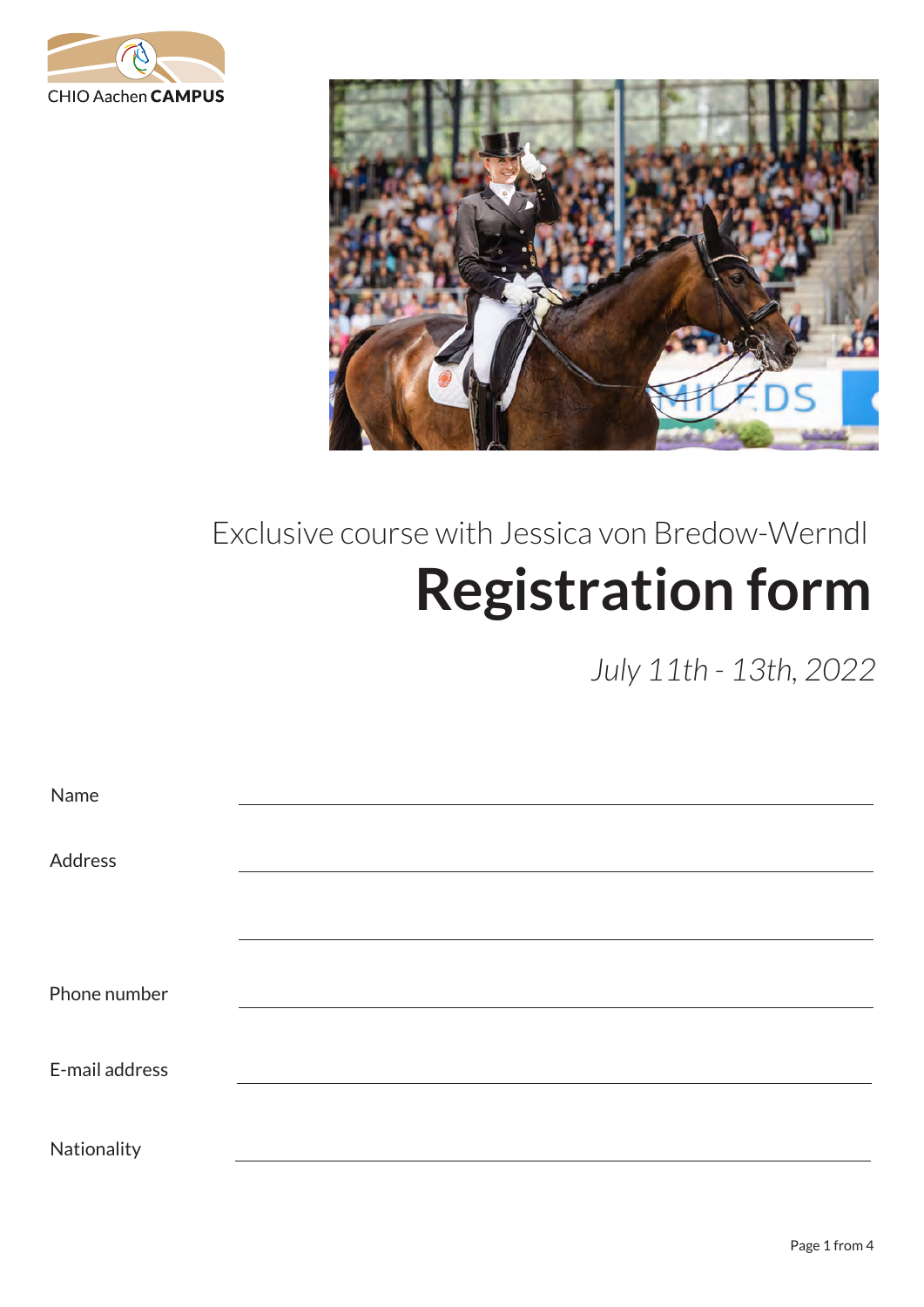

| Name horse                            |  |  |  |
|---------------------------------------|--|--|--|
|                                       |  |  |  |
|                                       |  |  |  |
| Life number                           |  |  |  |
|                                       |  |  |  |
|                                       |  |  |  |
| Training level/<br>achievements horse |  |  |  |
|                                       |  |  |  |
|                                       |  |  |  |
| Training level/<br>achievements rider |  |  |  |
|                                       |  |  |  |

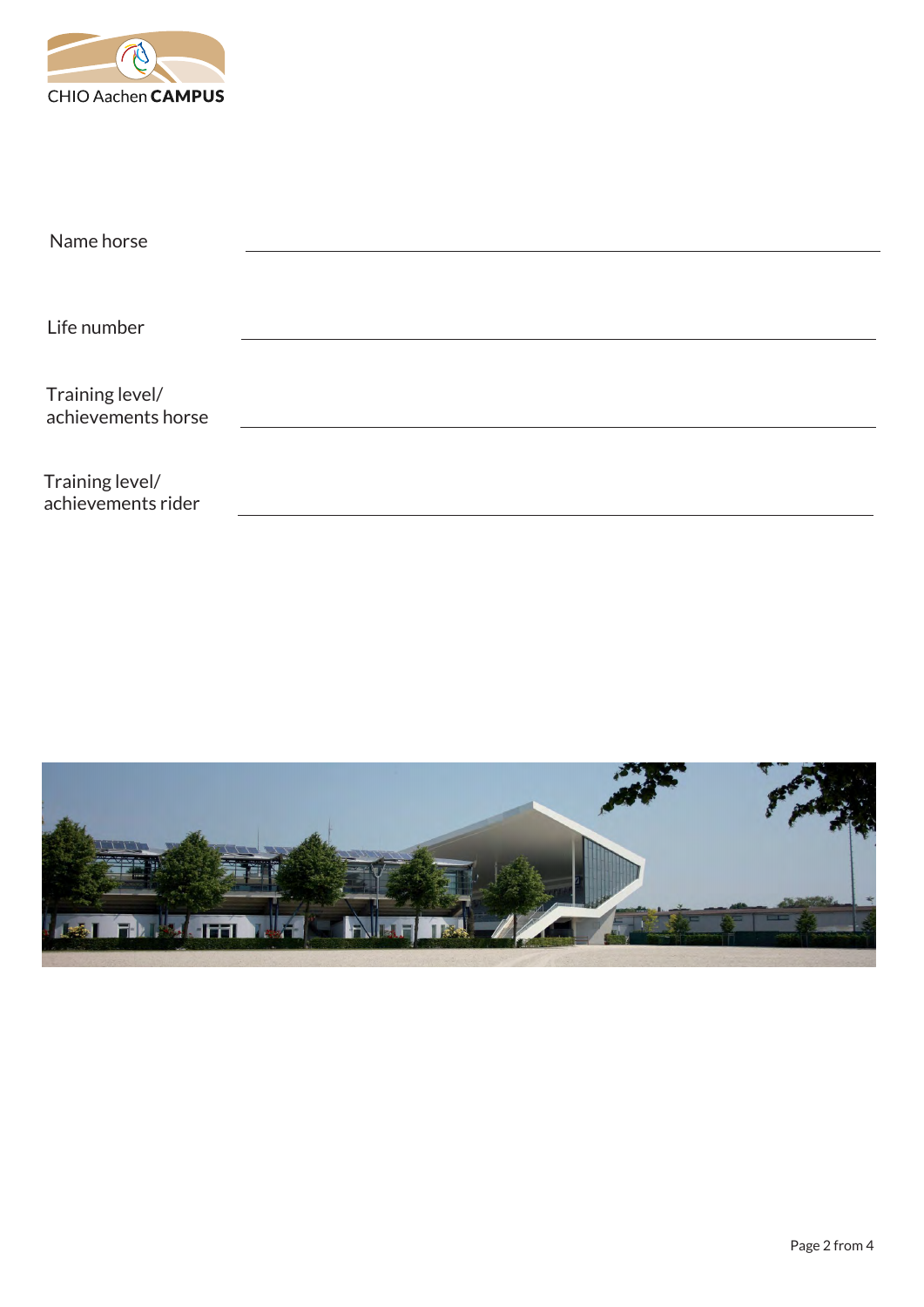



## **More information**

- Please return the completed document to the email address training@chioaachen.de by July 5th, 2022.
- The charge for the participation in the exclusive training course amounts to  $\epsilon$  5,000 per person and includes the training with Jessica von Bredow-Werndl on the grounds of the CHIO Aachen, the complete supporting program, the overnight stay in a premium hotel in Aachen (single room), the catering on site, as well as the stabling in the stables of the CHIO Aachen.
- Payment must be received by **July 5th, 2022**. Intended purpose: Exclusive course, name participant
- If you have any questions, please contact the CHIO Aachen CAMPUS team at training@chioaachen.de or call 0241-9171-103.

| <b>Bank details</b> |                                                      |
|---------------------|------------------------------------------------------|
| Account number      | 23416                                                |
| <b>Bank</b>         | Sparkasse Aachen, Post office box 1000, 52059 Aachen |
| <b>Bankcode</b>     | 390 500 00                                           |
| Receiver            | Aachen-Laurensberger Rennverein e.V.                 |
| <b>IBAN</b>         | DE 68 3905 0000 0000 0234 16                         |
| SWIFT-BIC           | AACSDE33XXX                                          |
| VAT ID No.          | DE 123 603 839                                       |

• You will receive further information on the course schedule in a separate e-mail after your registration.